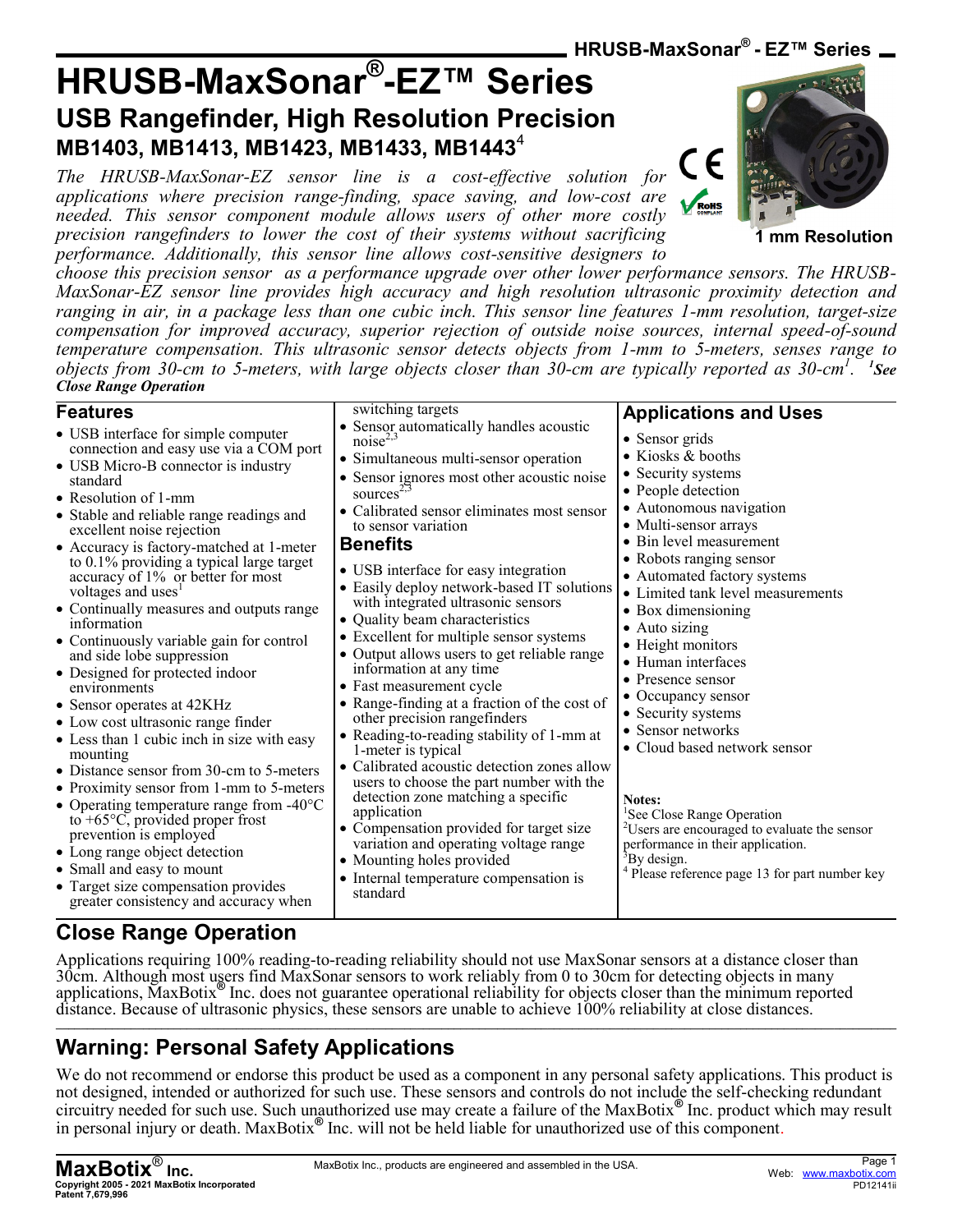## **HRUSB-MaxSonar-EZ General Description of Operation**

The HRUSB-MaxSonar-EZ sensors are a high performance, ultrasonic range finder. The sensor utilizes a USB Micro-B connector for sensor interfacing. The sensor is small in size with holes on the PCB for easy mounting. The HRUSB-MaxSonar-EZ sends serial data to the users operating system which can then be read from the registered COM port (or equivalent) using a terminal program or read directly from the operating system (OS) by using the appropriate software functions.

The HRUSB-MaxSonar-EZ is powered by the USB connection and begins operating after the USB handshaking has occurred. The range information is sent continuously to the users operating system (OS) and is available to be read at any time.

Connection is handled automatically by device drives that are available for most OS's (Windows XP and later, Linux Kernel 2.6 and later, Mac OS X and later.) The steps taken to perform the configuration varies slightly by the target OS however the general operation and the data sent by the sensor remains the same. Configuration of the HRUSB-MaxSonar-EZ can be seen in the Serial Terminal Configuration section.

## **Accessing the USB Serial Output — Quick Setup**

A terminal program is the easiest method of reading the sensor output. Software downloads and step by step instructions are available at<http://www.maxbotix.com/terminal.htm> **\_\_\_\_\_\_\_\_\_\_\_\_\_\_\_\_\_\_\_\_\_\_\_\_\_\_\_\_\_\_\_\_\_\_\_\_\_\_\_\_\_\_\_\_\_\_\_\_\_\_\_\_\_\_\_\_\_\_\_\_\_\_\_\_\_\_\_\_\_\_\_\_\_\_\_\_\_\_\_\_\_\_\_\_\_\_\_\_\_\_\_\_\_\_\_\_\_\_\_\_\_\_\_\_\_\_\_\_\_\_\_\_\_\_\_\_\_\_\_\_\_\_\_\_\_\_\_\_\_\_\_\_\_\_\_**

**\_\_\_\_\_\_\_\_\_\_\_\_\_\_\_\_\_\_\_\_\_\_\_\_\_\_\_\_\_\_\_\_\_\_\_\_\_\_\_\_\_\_\_\_\_\_\_\_\_\_\_\_\_\_\_\_\_\_\_\_\_\_\_\_\_\_\_\_\_\_\_\_\_\_\_\_\_\_\_\_\_\_\_\_\_\_\_\_\_\_\_\_\_\_\_\_\_\_\_\_\_\_\_\_\_\_\_\_\_\_\_\_\_\_\_\_\_\_\_\_\_\_\_\_\_\_\_\_\_\_\_\_\_\_\_**

### **HRUSB-MaxSonar-EZ General Power-Up Instruction**

Each time the HRUSB-MaxSonar-EZ takes a range reading, it calibrates itself. The sensor then uses this data to range objects. If the temperature or humidity changes during sensor operation; the sensor will continue to function normally over the rated temperature range while applying compensation for speed of sound changes caused by temperature.

**\_\_\_\_\_\_\_\_\_\_\_\_\_\_\_\_\_\_\_\_\_\_\_\_\_\_\_\_\_\_\_\_\_\_\_\_\_\_\_\_\_\_\_\_\_\_\_\_\_\_\_\_\_\_\_\_\_\_\_\_\_\_\_\_\_\_\_\_\_\_\_\_\_\_\_\_\_\_\_\_\_\_\_\_\_\_\_\_\_\_\_\_\_\_\_\_\_\_\_\_\_\_\_\_\_\_\_\_\_\_\_\_\_\_\_\_\_\_\_\_\_\_\_\_\_\_\_\_\_\_\_\_\_\_\_**

**\_\_\_\_\_\_\_\_\_\_\_\_\_\_\_\_\_\_\_\_\_\_\_\_\_\_\_\_\_\_\_\_\_\_\_\_\_\_\_\_\_\_\_\_\_\_\_\_\_\_\_\_\_\_\_\_\_\_\_\_\_\_\_\_\_\_\_\_\_\_\_\_\_\_\_\_\_\_\_\_\_\_\_\_\_\_\_\_\_\_\_\_\_\_\_\_\_\_\_\_\_\_\_\_\_\_\_\_\_\_\_\_\_\_\_\_\_\_\_\_\_\_\_\_\_\_\_\_\_\_\_\_\_\_\_**

# **HRUSB-MaxSonar-EZ Mechanical Dimensions**

| <b>Paint Dot</b> | <b>Sensor Part</b><br><b>Number</b> |                           | D      | $\circ$                       |   | ⊢                       |                                        | -H- |        |           |          |        | D.        |
|------------------|-------------------------------------|---------------------------|--------|-------------------------------|---|-------------------------|----------------------------------------|-----|--------|-----------|----------|--------|-----------|
| <b>Black</b>     | MB1403                              | B                         |        |                               |   | $\bullet$               |                                        |     |        |           |          |        |           |
| Brown            | <b>MB1413</b>                       |                           |        |                               |   |                         | வெ                                     |     |        |           |          |        |           |
| Red              | <b>MB1423</b>                       |                           |        | ို့မိ                         |   |                         |                                        |     |        |           |          |        |           |
| <b>Orange</b>    | <b>MB1433</b>                       |                           |        |                               |   | $\overline{\mathbf{e}}$ |                                        |     |        |           |          |        |           |
| Yellow           | <b>MB1443</b>                       |                           |        | $\bullet$ $\bullet$ $\bullet$ |   | o                       |                                        |     |        |           |          | $+N+1$ |           |
|                  | Paint Dot'                          |                           |        |                               |   |                         | $\leftarrow$ $\leftarrow$ $\leftarrow$ |     |        |           |          |        |           |
|                  |                                     | $\mathsf{A}^{\mathsf{I}}$ | 0.863" | 21.92 mm                      | E | 0.670"                  | 17.00 mm                               | J   | 0.350" | 8.89 mm   | N        | 0.167" | 4.24 mm   |
|                  |                                     | B                         | 0.888" | 22.56 mm                      | F | 0.510"                  | 12.6 mm                                | K   | 0.317" | 8.05 mm   | lo       | 0.645" | 16.38 mm  |
|                  |                                     | C                         | 0.100" | 2.54 mm                       |   | G 0.124" dia.           | 3.1 mm dia.                            | L   | 0.197" | 5.00 mm   | P        | 0.610" | 15.49 mm  |
|                  |                                     | IDI                       | 0.100" | 2.54 mm                       | н | 0.425"                  | 10.79 mm                               | M   | 0.024" | $0.62$ mm | $\Omega$ | 0.065" | $1.65$ mm |

**Operation Temperature and environments**

The recommended operating temperature is 0C to 65C. The recommended dry storage temperature is –40C to +65C. Storage or operation in wet or moist environments may result in sensor damage.

## **About Ultrasonic Sensors**

Our ultrasonic sensors are in air, non-contact object detection and ranging sensors that detect objects within an area. These sensors are not affected by the color or other visual characteristics of the detected object. Ultrasonic sensors use high frequency sound to detect and localize objects in a variety of environments. Ultrasonic sensors measure the time of flight for sound that has been transmitted to and reflected back from nearby objects. Based upon the time of flight, the sensor then outputs a range reading.

 $\mathcal{L}_\mathcal{L} = \mathcal{L}_\mathcal{L} = \mathcal{L}_\mathcal{L} = \mathcal{L}_\mathcal{L} = \mathcal{L}_\mathcal{L} = \mathcal{L}_\mathcal{L} = \mathcal{L}_\mathcal{L} = \mathcal{L}_\mathcal{L} = \mathcal{L}_\mathcal{L} = \mathcal{L}_\mathcal{L} = \mathcal{L}_\mathcal{L} = \mathcal{L}_\mathcal{L} = \mathcal{L}_\mathcal{L} = \mathcal{L}_\mathcal{L} = \mathcal{L}_\mathcal{L} = \mathcal{L}_\mathcal{L} = \mathcal{L}_\mathcal{L}$ 

Weight 4.9 grams

# **Serial Output Format**

**MaxBotix**® **Inc. Copyright 2005 - 2021 MaxBotix Incorporated Patent 7,679,996**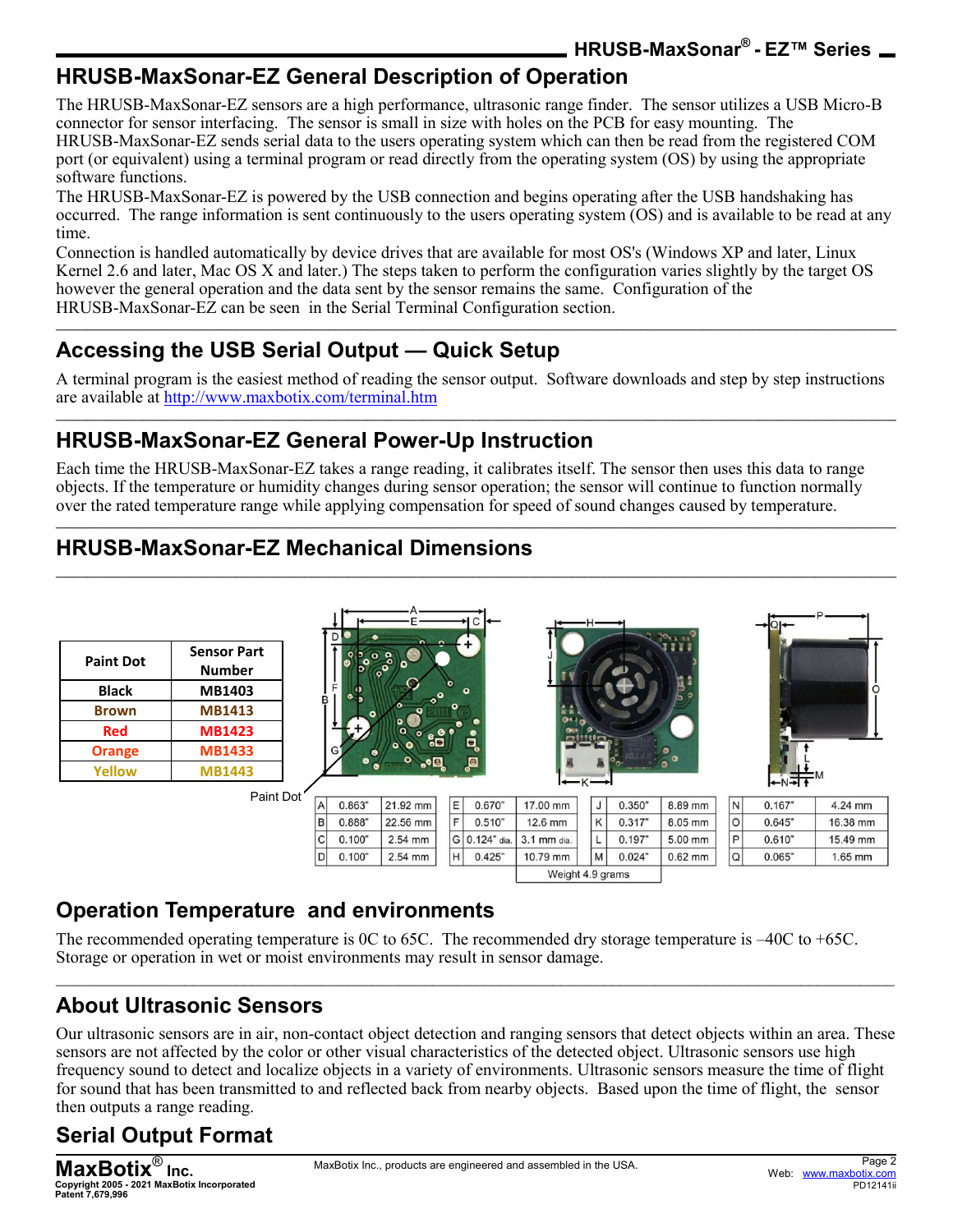### **HRUSB-MaxSonar® - EZ™ Series**

The sensor output is provided over the COM port (or equivalent) in an ASCII character format. If a target is detected at 480 millimeters the output appears as follows: "R0480 <carriage return>". The output is an ASCII capital "R", followed by four ASCII character digits representing the range in millimeters up to a maximum of 5000 millimeters. This is followed by an ASCII space and a carriage return.

**\_\_\_\_\_\_\_\_\_\_\_\_\_\_\_\_\_\_\_\_\_\_\_\_\_\_\_\_\_\_\_\_\_\_\_\_\_\_\_\_\_\_\_\_\_\_\_\_\_\_\_\_\_\_\_\_\_\_\_\_\_\_\_\_\_\_\_\_\_\_\_\_\_\_\_\_\_\_\_\_\_\_\_\_\_\_\_\_\_\_\_\_\_\_\_\_\_\_\_\_\_\_\_\_\_\_\_\_\_\_\_\_\_\_\_\_\_\_\_\_\_\_\_\_\_\_\_\_\_\_\_\_\_\_\_**

# **Sensor Operation**

When operating in free run mode, the HRUSB-MaxSonar-EZ sensors are designed to be used in a variety of indoor environments. Most range readings are accurately reported. If the range readings are affected, the effect is typically less than 5 mm. This allows users to employ real-time ultrasonic distance sensing without the need for complicated user software.

Many acoustic noise sources will have little to no effect on the reported range of the HRUSB-MaxSonar-EZ sensors. However, users are encouraged to test sensor operation in the operating environment.

#### **Sensor Operation from 30-cm to 50-cm**

Because of acoustic phase effects in the near field, objects between 30-cm and 50-cm may experience acoustic phase cancellation of the returning waveform resulting in inaccuracies of up to 5-mm. These effects become less prevalent as the target distance increases and has not been observed past 50-cm. For this reason, industrial users that require the highest sensor accuracy are encouraged to mount the HRUSB-MaxSonar-EZ from objects that are farther than 50-cm.

#### **Target Size Compensation**

Most low cost ultrasonic rangefinders will report the range to smaller size targets as farther than the actual distance. In addition, they may also report the range to larger size targets as closer than the actual distance.

The HRUSB-MaxSonar-EZ sensor line compensates for target size differences. This means that, provided an object is large enough to be detected, the sensor will report the same distance, typically within 2%, regardless of target size. Smaller targets can have additional detection noise that may limit this feature. In addition, targets with small or rounded surfaces may have an apparent distance that is slightly farther, where the distance reported may be a composite of the sensed object(s).

## **Internal Temperature Compensation**

The speed of sound in air increases about 0.6 meters per second, per degree centigrade. Because of this, each HRUSB-MaxSonar-EZ is equipped with an internal temperature sensor which allows the sensor to apply a compensation for speed of sound changes.

**\_\_\_\_\_\_\_\_\_\_\_\_\_\_\_\_\_\_\_\_\_\_\_\_\_\_\_\_\_\_\_\_\_\_\_\_\_\_\_\_\_\_\_\_\_\_\_\_\_\_\_\_\_\_\_\_\_\_\_\_\_\_\_\_\_\_\_\_\_\_\_\_\_\_\_\_\_\_\_\_\_\_\_\_\_\_\_\_\_\_\_\_\_\_\_\_\_\_\_\_\_\_\_\_\_\_\_\_\_\_\_\_\_\_\_\_\_\_\_\_\_\_\_\_\_\_\_\_\_\_\_\_\_\_\_**

The self heating (15mW at 5V, or 8mW at 3.3V) will change the temperature of the sensor by about 1 degree Celsius. The amount of self heating is dependent upon user mounting.

Most importantly, the actual air temperature of the path between the sensor and the target may not match the temperature measured at the sensor electronics. Sensors mounted in vertical applications, or applications where the environmental temperature gradient is severe, may experience a large temperature measurement error which will effect the sensor accuracy. For example, buildings with a height of 2-meters can have floor to ceiling temperature variations of 5°C or more. Because of these temperature effects, users desiring the highest accuracy output are encouraged to use a properly mounted sensor or to manually account for this measurement error.

## **Sensor Minimum Distance**

The sensor minimum reported distance is 30-cm (11.8 inches). However, the HRUSB-MaxSonar-EZ will range and report targets to within 1-mm of the front sensor face. Large targets closer than 30-cm will typically range as 300-mm.

## **Range "0" Location**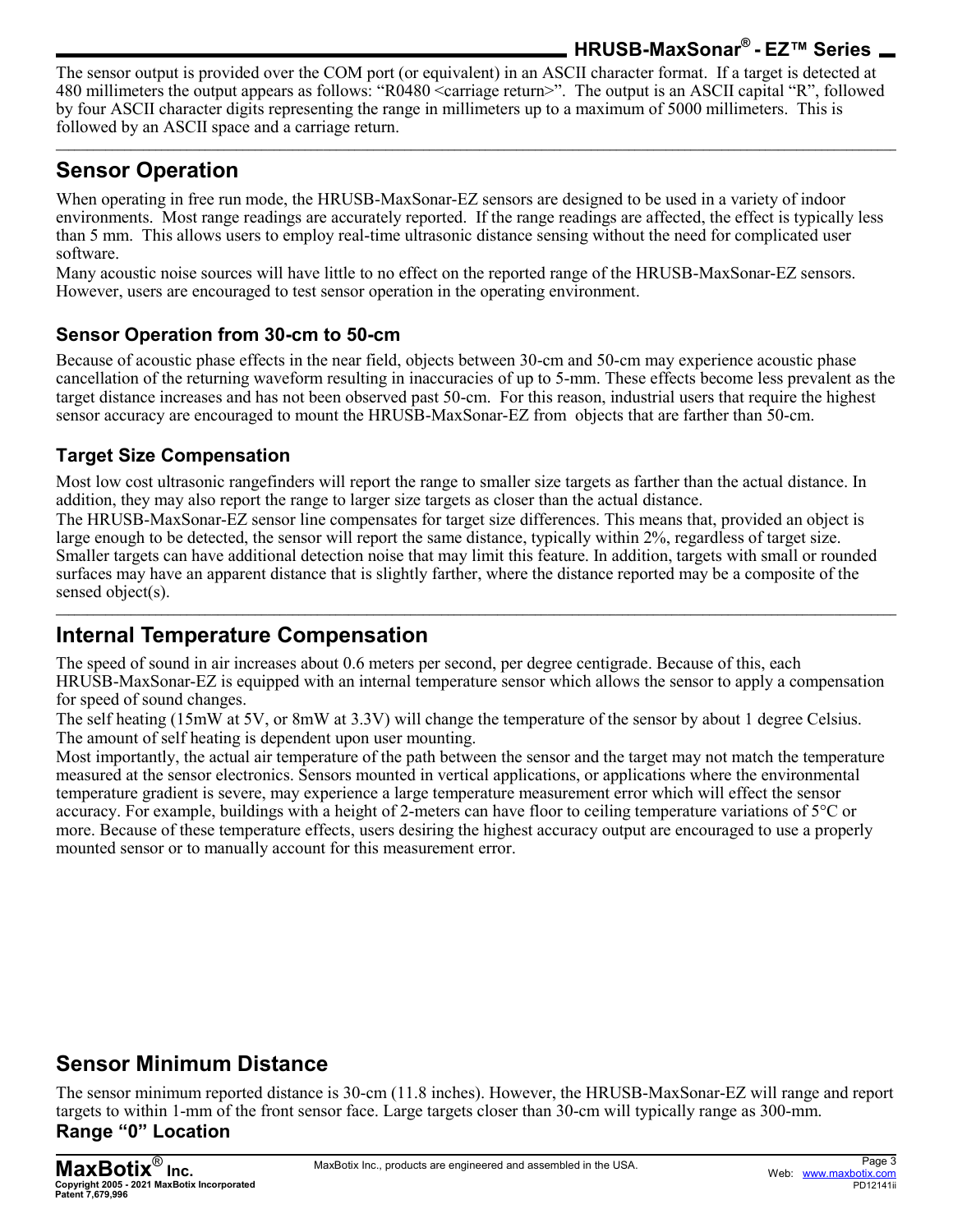The HRUSB-MaxSonar-EZ reports the range to distant targets starting from the back of the sensor PCB as shown in the diagram below.

Target detection has been characterized in the sensor beam patterns.

# **Multi-Sensor Operation**

The HRUSB-MaxSonar-EZ is designed to function alongside other ultrasonic sensors operating in the same space, at the

**\_\_\_\_\_\_\_\_\_\_\_\_\_\_\_\_\_\_\_\_\_\_\_\_\_\_\_\_\_\_\_\_\_\_\_\_\_\_\_\_\_\_\_\_\_\_\_\_\_\_\_\_\_\_\_\_\_\_\_\_\_\_\_\_\_\_\_\_\_\_\_\_\_\_\_\_\_\_\_\_\_\_\_\_\_\_\_\_\_\_\_\_\_\_\_\_\_\_\_\_\_\_\_\_\_\_\_\_\_\_\_\_\_\_\_\_\_\_\_\_\_\_\_\_\_\_\_\_\_\_\_\_\_\_\_**



**Range Zero** The range is measured from back of the PCB to the target

**Target Face**

same time, on the same frequency. Our industry leading firmware allows users to connect multiple sensors across a single space without worrying about sensor interference (cross-talk). Angle and position of multiple sensors will determine how many sensors can be operated in a single environment without interfering with one another.

**\_\_\_\_\_\_\_\_\_\_\_\_\_\_\_\_\_\_\_\_\_\_\_\_\_\_\_\_\_\_\_\_\_\_\_\_\_\_\_\_\_\_\_\_\_\_\_\_\_\_\_\_\_\_\_\_\_\_\_\_\_\_\_\_\_\_\_\_\_\_\_\_\_\_\_\_\_\_\_\_\_\_\_\_\_\_\_\_\_\_\_\_\_\_\_\_\_\_\_\_\_\_\_\_\_\_\_\_\_\_\_\_\_\_\_\_\_\_\_\_\_\_\_\_\_\_\_\_\_\_\_\_\_\_\_**

# **Serial Terminal Configuration**

#### **Windows Configuration**

The HRUSB-MaxSonar-EZ inside Windows Operating systems is a plug and play device. When the HRUSB-MaxSonar-EZ ultrasonic rangefinder is connected to a computer running Windows XP or newer, Windows will automatically install and configure the device drivers. This configuration may take several minutes, but the device configuration will only occur once.

Computers running Windows XP and older, have HyperTerminal included in the operating system. Computers running Windows Vista and newer require that a software is installed that is able to communicate with a communication port.

To configure the HRUSB-MaxSonar-EZ on computer systems running Windows, use the following directions.

- 1. Download a terminal program. A simple terminal program is available for download at [www.maxbotix.com/terminal.htm](http://www.maxbotix.com/terminal.htm)
- 2. Unzip the terminal program to a folder of your choice, if using program that is provided.
- 3. Connect the HRUSB-MaxSonar-EZ ultrasonic rangefinder to a computer with a Micro-B USB Cable
- 4. Allow Windows time to automatically configure HRUSB-MaxSonar-EZ drivers
- 5. Run the terminal program of preference. If using the provided program, run the .exe file.
- 6. For users that operate with a different terminal program, set the configuration to the settings provided.

# **Serial Terminal Configuration Con't**

#### **Windows Configuration Con't**

If the provided software does not automatically find the first available

- HRUSB-MaxSonar-EZ ultrasonic rangefinder, use the following directions
- 1. Click the "Settings" option.
- 2. In the "Serial port settings" window, change the "Port" option to the COM port number assigned to the HRUSB-MaxSonar-EZ ultrasonic rangefinder.

|                     | Value     |
|---------------------|-----------|
| Baud                | 57600     |
| Data bits           | 8         |
| <b>Parity</b>       | 0 / None  |
| <b>Stop Bit</b>     |           |
| <b>Flow Control</b> | $0/N$ one |

#### **Warning:**

Removing the sensor before Windows has configured the drivers may result in the drivers being corrupted. Please allow time for Windows to fully install and configure the drivers for the HRUSB-MaxSonar-EZ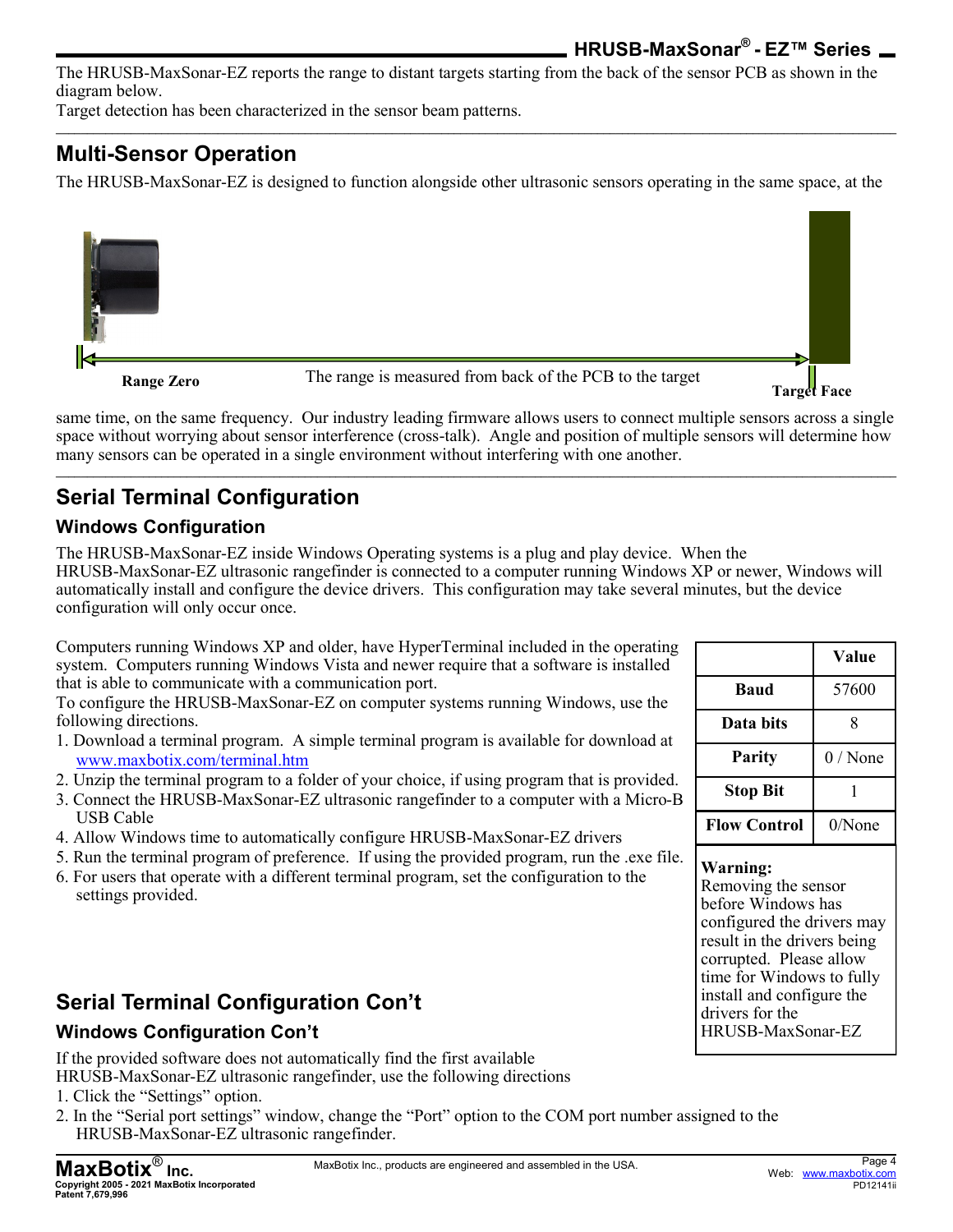| For multiple sensor operation, use the following instruction set.                                                                                             |                                                                                                           |           |
|---------------------------------------------------------------------------------------------------------------------------------------------------------------|-----------------------------------------------------------------------------------------------------------|-----------|
| 1. Open a terminal window                                                                                                                                     |                                                                                                           | Value     |
| 2. Click settings, if using the software provided for the HRUSB-MaxSonar-EZ ultrasonic<br>rangefinder                                                         | <b>Baud</b>                                                                                               | 57600     |
| 3. Change the "Port" menu to match the newest "COM#"                                                                                                          | Data bits                                                                                                 | 8         |
| 4. Click ok.                                                                                                                                                  |                                                                                                           |           |
|                                                                                                                                                               | Parity                                                                                                    | 0 / None  |
| <b>Linux Configuration</b>                                                                                                                                    | <b>Stop Bit</b>                                                                                           |           |
| This was written using Ubuntu 12.10 and MoSerial terminal software.<br>1. Download and install a terminal program. http://www.maxbotix.com/terminal.htm has a | <b>Flow Control</b>                                                                                       | $0/N$ one |
| recommended program                                                                                                                                           | Warning:                                                                                                  |           |
| 2. Configure the HRUSB-MaxSonar-EZ<br>3. Click "Port Setup"                                                                                                   | Removing the sensor                                                                                       |           |
| a. Set "Device" menu to "/dev/ttyUSB0"<br>b. Set Baud, Data Bits, Parity, and Stop Bits to match provided settings.<br>f. Turn off all "Handshake" options    | before Windows has<br>configured the drivers may<br>result in the drivers being<br>corrupted Please allow |           |

- 4. Click OK
- 5. Click "Connect"
- 6. Click the tab that says "Received ASCII"

#### **Apple OS Configuration**

To configure the HRUSB-MaxSonar-EZ in Mac OS X operating systems please use the following instruction set.

1. Download a terminal program. <http://www.maxbotix.com/terminal.htm> has a recommended program

- 2. Open "Settings"
- 3. Click "Modem Preferences"
- 4. Select "usbserial0" for the HRUSB-MaxSonar-EZ ultrasonic sensor.
- 5. Set Data Rate, Data Bits, Parity, and Stop Bits to match provided settings
- 6. Remove check boxes from "Flow Control" options
- 7. Set "Service Name" to a name of preference
- 8. "Phone Number", "Pre-dial init", and "Password" options can be left blank .

For users that need drivers, drivers may be available for your system at [http://www.ftdichip.com/FTDrivers.htm.](http://www.ftdichip.com/FTDrivers.htm)

| Baud                | 57600     |
|---------------------|-----------|
| Data bits           | 8         |
| <b>Parity</b>       | $0/$ None |
| <b>Stop Bit</b>     |           |
| <b>Flow Control</b> | $0/N$ one |
|                     |           |

configured the drivers may corrupted. Please allow time for Windows to fully install and configure the drivers for the HRUSB-MaxSonar-EZ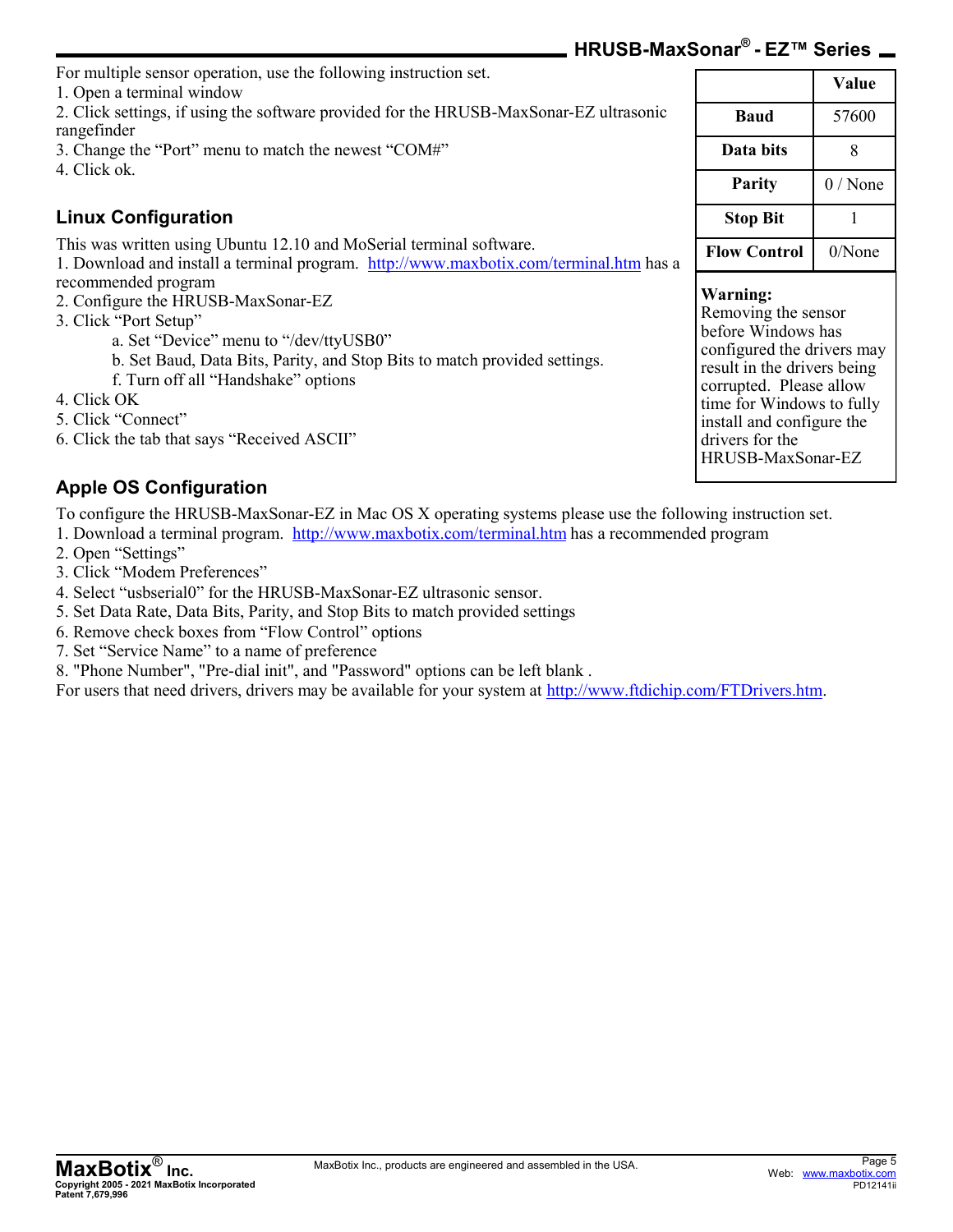**HRUSB-MaxSonar® - EZ™ Series**

# **Serial Terminal Configuration Con't**

#### **USB Latency**

Computer USB ports have latency and buffer sizes which can change the time between the range readings reported by the HRUSB-MaxSonar-EZ ultrasonic rangefinder. This time delay can be caused by the USB hardware on the computer's system board, the chipset managing USB communication ports, the age of the computer hardware, the number of devices using USB communication, and by the computers operating system.

When multiple USB connections are working in parallel, such as a mouse, keyboard, and flash-drive, the bandwidth is shared among the devices. When bandwidth is shared between devices, the buffer and latency is increased due to the extra demand of resources from the computer chipset.

# **Other Operating Systems**

#### **Windows Users**

For advanced Windows users, this instruction set will allow the use of a low-latency mode of operation for the HRUSB-MaxSonar-EZ.

- 1. Open Windows' "Device Manager"
	- This can often be accessed from the Windows' Control Panel
- 2. Expand the "Ports (COM & LPT)" menu
- 3. Select the COM port that is assigned to the HRUSB-MaxSonar-EZ.
- 4. Right click on the COM port and go down to "Properties" on the new menu
- 5. On the Communications Port Properties window select the "Port Settings" Tab
- 6. Click on the option that says "Advanced"
- 7. Set the "Receive (Bytes)" option to 512
- 8. Set the "Transmit (Bytes)" option to 512
- 9. Set the "Latency Timer (msec)" option to 2
- 10. The "Serial Enumerator" option should be checked.

This setting makes Windows remember the COM port assigned to the Device

When this is unchecked, Windows will assign it the first available Com Port

#### **Linux Users**

For advanced Linux users that wish to operate in low-latency with the HRUSB-MaxSonar-EZ please use the following directions. While operating in low-latency mode, the USB buffer delay will be reduced to 128mS at most.

- 1. Open xTerm window
- 2. Type the following command: **\$ dmesg | grep FTDI**. a line that looks like "/dev/ttyUSB#" will be output
- 3. Enter the following command. **\$ setserial /dev/ttyUSB# -g**. The # sign will be the USB port assigned to the HRUSB-MaxSonar-EZ sensor.

Information will be output that looks like"/dev/ttyUSB#, UART: unk, PORT:0X0000, IRQ:0".

4. Enter the low latency command: **\$ setserial /dev/ttyUSB# low\_latency**. This command will set the HRUSB-MaxSonar-EZ into low-latency mode.

It is recommended that the configuration is confirmed. To do this enter the command **\$ setserial /dev/ttyUSB# -g**. The low-latency flag should be appended as follows:

"/dev/ttyUSB#, UART: unk, PORT: 0X0000, IRQ: 0, Flags: low\_latency".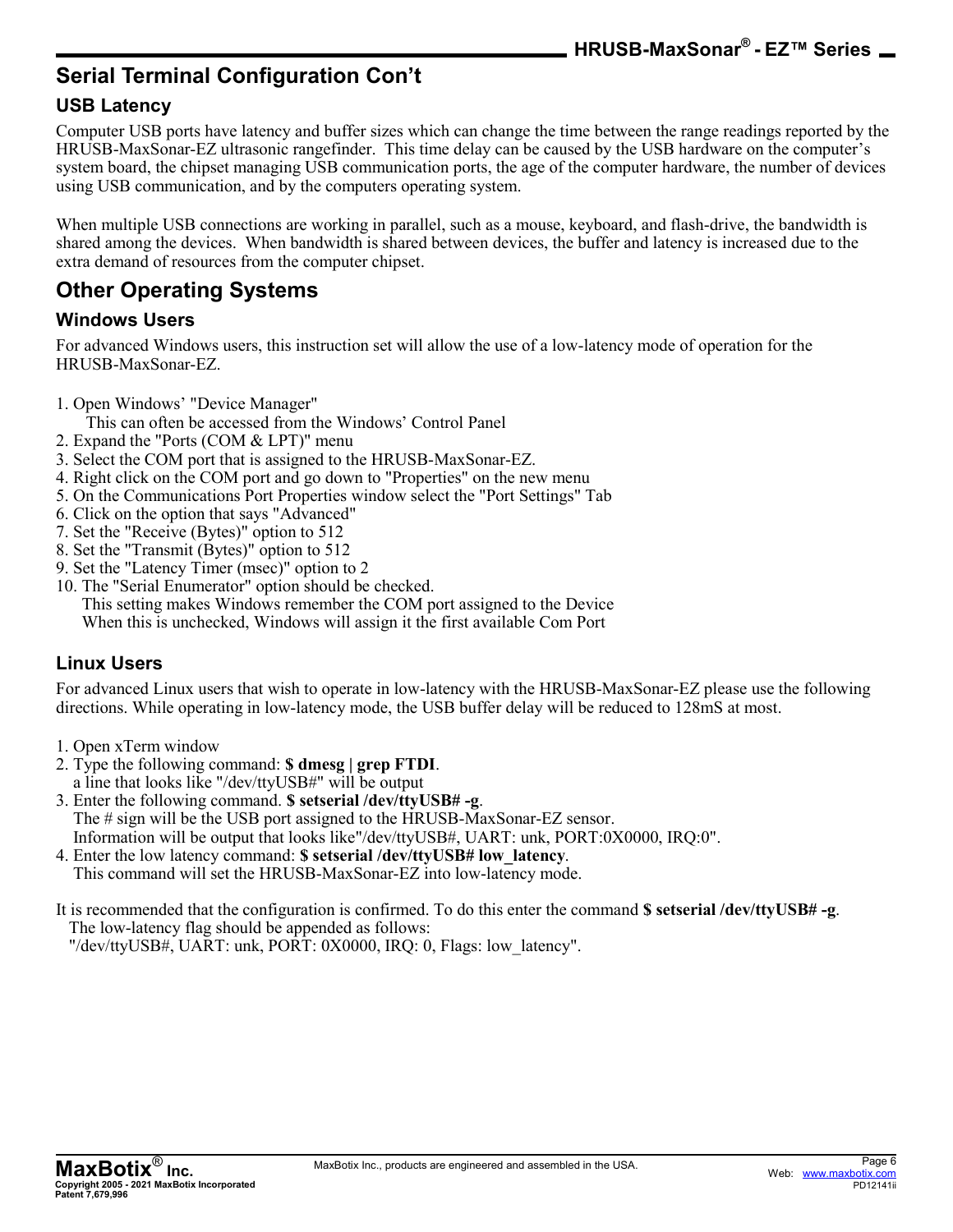### **Selecting a HRUSB-MaxSonar-EZ**

Different applications require different sensors. The HRUSB-MaxSonar-EZ product line offers varied sensitivity to allow you to select the best sensor to meet your needs.

| The HRUSB-MaxSonar®-EZ™ Sensors At a Glance |  |
|---------------------------------------------|--|
|---------------------------------------------|--|

| <b>People Detection</b><br><b>Wide Beam</b><br><b>High Sensitivity</b> |               | <b>Best Balance</b> |               | <b>Large Targets</b><br>Narrow Beam<br><b>Noise Tolerance</b> |
|------------------------------------------------------------------------|---------------|---------------------|---------------|---------------------------------------------------------------|
| <b>MB1403</b>                                                          | <b>MB1413</b> | <b>MB1423</b>       | <b>MB1433</b> | <b>MB1443</b>                                                 |

The diagram above shows how each product balances sensitivity and noise tolerance. This does not affect the maximum range, pin outputs, or other operations of the sensor. To view how each sensor will function to different sized targets reference the HRUSB-MaxSonar-EZ-Beam Patterns. **\_\_\_\_\_\_\_\_\_\_\_\_\_\_\_\_\_\_\_\_\_\_\_\_\_\_\_\_\_\_\_\_\_\_\_\_\_\_\_\_\_\_\_\_\_\_\_\_\_\_\_\_\_\_\_\_\_\_\_\_\_\_\_\_\_\_\_\_\_\_\_\_\_\_\_\_\_\_\_\_\_\_\_\_\_\_\_\_\_\_\_\_\_\_\_\_\_\_\_\_\_\_\_\_\_\_\_\_\_\_\_\_\_\_\_\_\_\_\_\_\_\_\_\_\_\_\_\_\_\_\_\_\_\_\_**

# **Selecting a HRUSB-MaxSonar-EZ Detection Zone**

Different applications require different sensors. The HRUSB-MaxSonar-EZ product line offers varied detection zones (detection distances) to allow you to select the best sensor to meet your needs. Each sensor is matched to provide the approximate detection zone shown in this datasheet. This allows end users to select the part number that matches their given sensing application. Each part number has a consistent field of detection so additional units of the same part number will have similar detection zones. The beam plots are provided to help identify an estimated detection zone for an application based on the acoustic properties of a target versus the plotted beam patterns.

Each detection zone is a 2D representation of the detection area of the sensor. The detection zone is actually shaped like a 3D cone (having the same detection pattern both vertically and horizontally). Detection patterns for dowels are used to show the detection zone of each sensor. Dowels are long cylindered targets of a given diameter. The dowels provide consistent target detection characteristics for a given size target which allows easy comparison of one MaxSonar sensor to another MaxSonar sensor.

For each part number, the four patterns (A, B, C, and D) represent the detection zone for a given target size. Each beam pattern shown is determined by the sensor's part number and target size.

The actual beam angle changes over the full range. Use the detection zone for a specific target at any given distance to calculate the beam angle for that target at the specific distance. Generally, smaller targets are detected over a narrower beam angle and a shorter distance. Larger targets are detected over a wider beam angle and a longer range.

#### **Beam Pattern Target Shapes**

- **A** 6.1-mm (0.25-inch) diameter dowel 4ft length
- **B** 2.54-cm (1-inch) diameter dowel 4ft length
- **C** 8.89-cm (3.5-inch) diameter dowel 4ft length
- **D** 11-inch wide board 4ft in length moved left to right with the board parallel to the front sensor face. This shows the sensor's range capability.



For users that desire to detect people, the detection area to the 1-inch diameter dowel, in general, represents the area that the sensor will reliably detect people.

**People Sensing:**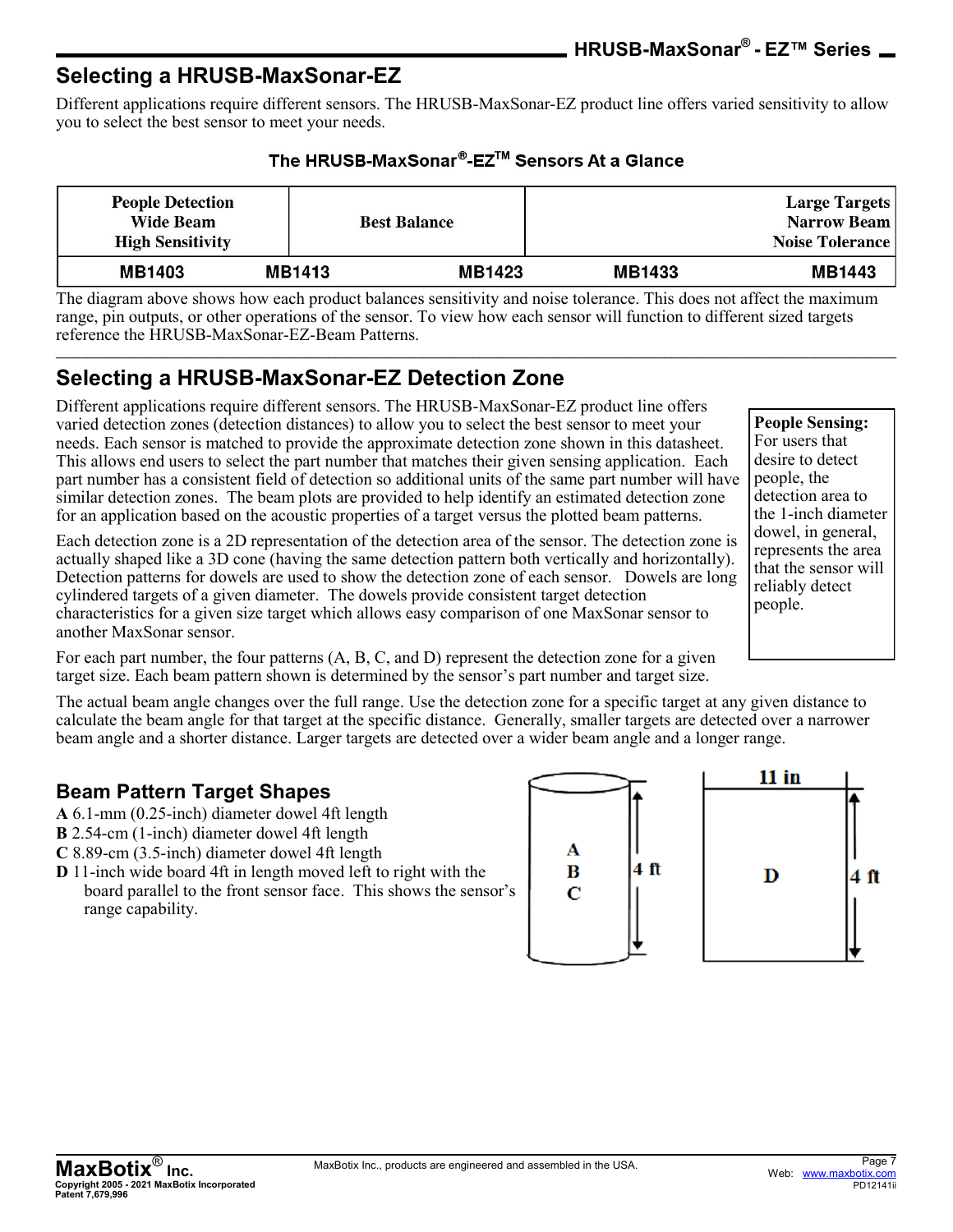#### **HRUSB-MaxSonar® - EZ™ Series MB1403 HRUSB-MaxSonar® -EZ0™ Beam Pattern and Uses**

The HRUSB-MaxSonar-EZ0 is the highest sensitivity and widest beam sensor of the HRUSB-MaxSonar-EZ sensor series. The wide beam makes this sensor ideal for a variety of applications including people detection, autonomous navigation, and wide beam applications.



**Beam Characteristics are Approximate** Beam Pattern drawn to a 1:95 scale for easy comparison to our other products.

### **MB1403 Features and Benefits**

- Factory calibrated wide beam width
- High acoustic sensitivity
- Detects small targets to longer distances
- Widest beam width for the HRUSB-MaxSonar-EZ sensors

#### **MB1403 Applications and Uses**

- People detection
- Small target detection
- High sensitivity applications
- Obstacle avoidance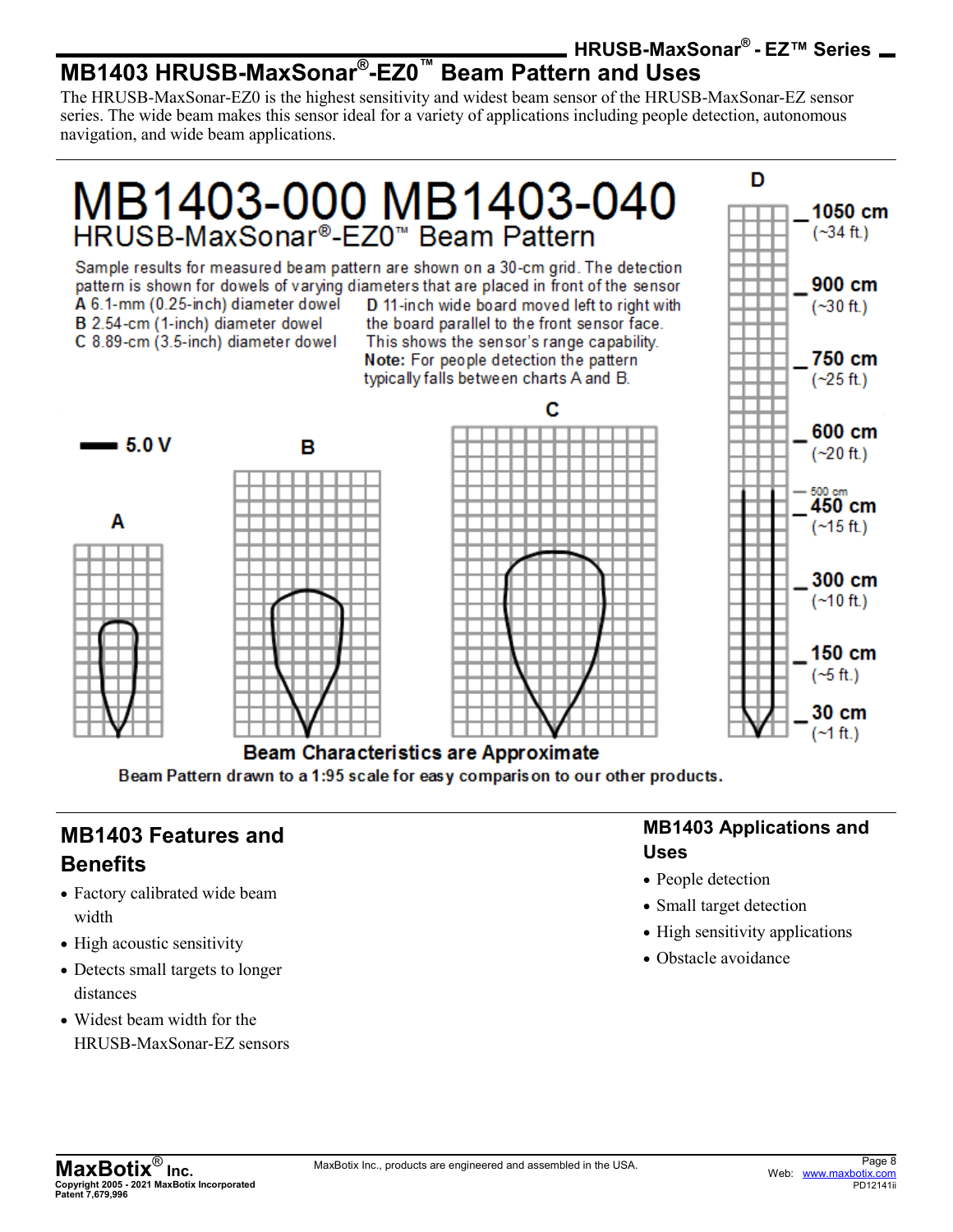#### **HRUSB-MaxSonar® - EZ™ Series MB1413 HRUSB-MaxSonar® -EZ1™ Beam Pattern and Uses**

The HRUSB-MaxSonar-EZ1 is an indoor ultrasonic sensor and is a quality, low-cost starting place for a customer not sure of which HRUSB-MaxSonar-EZ sensor to use. It balances the detection of people and other objects with a narrow beam width.

# MB1413-000 MB1413-040 HRUSB-MaxSonar®-EZ1™ Beam Pattern

Sample results for measured beam pattern are shown on a 30-cm grid. The detection pattern is shown for dowels of varying diameters that are placed in front of the sensor A 6.1-mm (0.25-inch) diameter dowel D 11-inch wide board moved left to right with

B 2.54-cm (1-inch) diameter dowel C 8.89-cm (3.5-inch) diameter dowel

the board parallel to the front sensor face. This shows the sensor's range capability. Note: For people detection the pattern typically falls between charts A and B.



Beam Pattern drawn to a 1:95 scale for easy comparison to our other products.

## **MB1413 Features and Benefits**

- Good balance between people detection and beam pattern width
- Well balanced acoustic sensitivity
- Ignores some small targets
- Detects most targets to long distances
- Wider, balanced beam width
- Sensitive long narrow beam

#### **MB1413 Applications and Uses**

D

1050 cm

 $(-34 ft.)$ 

900 cm

 $(-30 ft.)$ 

750 cm

- Our most recommended HRUSB-MaxSonar-EZ sensor
- People Detection
- Well balanced detection
- Autonomous Navigation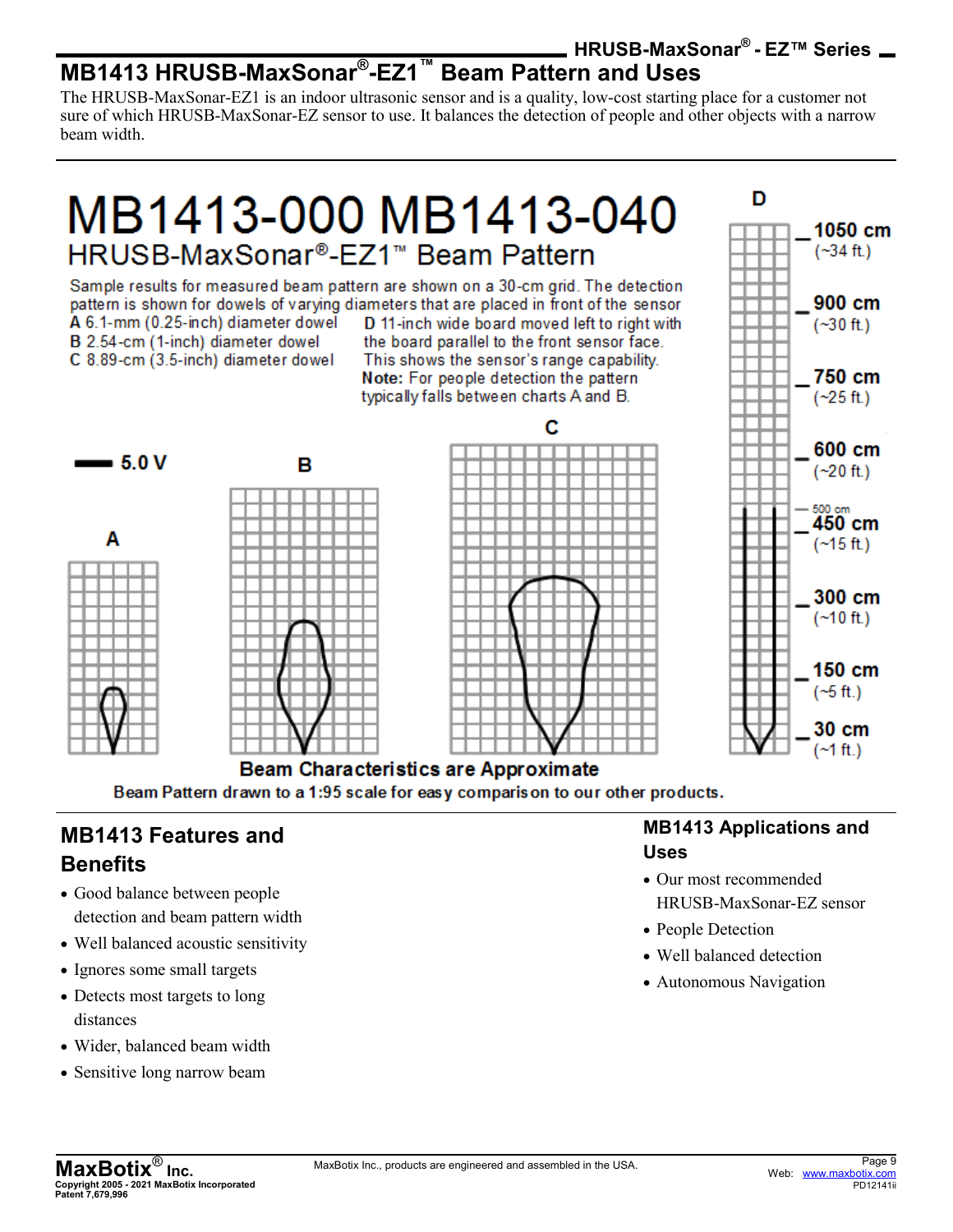#### **HRUSB-MaxSonar® - EZ™ Series MB1423 HRUSB-MaxSonar® -EZ2™ Beam Pattern and Uses**

The HRUSB-MaxSonar-EZ2 is a good compromise between sensitivity and side object rejection. The HRUSB-MaxSonar-EZ2 is an excellent choice for applications that requires slightly less side object detection and sensitivity than the MB1013 HRLV-MaxSonar-EZ1.

# MB1423-000 MB1423-040 HRUSB-MaxSonar®-FZ2™ Beam Pattern

Sample results for measured beam pattern are shown on a 30-cm grid. The detection pattern is shown for dowels of varying diameters that are placed in front of the sensor A 6.1-mm (0.25-inch) diameter dowel D 11-inch wide board moved left to right with B 2.54-cm (1-inch) diameter dowel the board parallel to the front sensor face. C 8.89-cm (3.5-inch) diameter dowel This shows the sensor's range capability.

Note: For people detection the pattern typically falls between charts A and B.



Beam Pattern drawn to a 1:95 scale for easy comparison to our other products.

# **MB1423 Features and Benefits**

- Good balance between high sensitivity and noise tolerance
- Well balanced acoustic sensitivity
- Ignores some small targets
- Detects most targets to long distances
- Balanced Beam Width
- Best compromise for beam width, sensitivity and sensor range

#### **MB1423 Applications and Uses**

D

1050 cm

 $(-34 ft.)$ 

900 cm

 $(-30 ft.)$ 

750 cm

- Well balanced detection
- Applications where the HRUSB-MaxSonar-EZ1 is too wide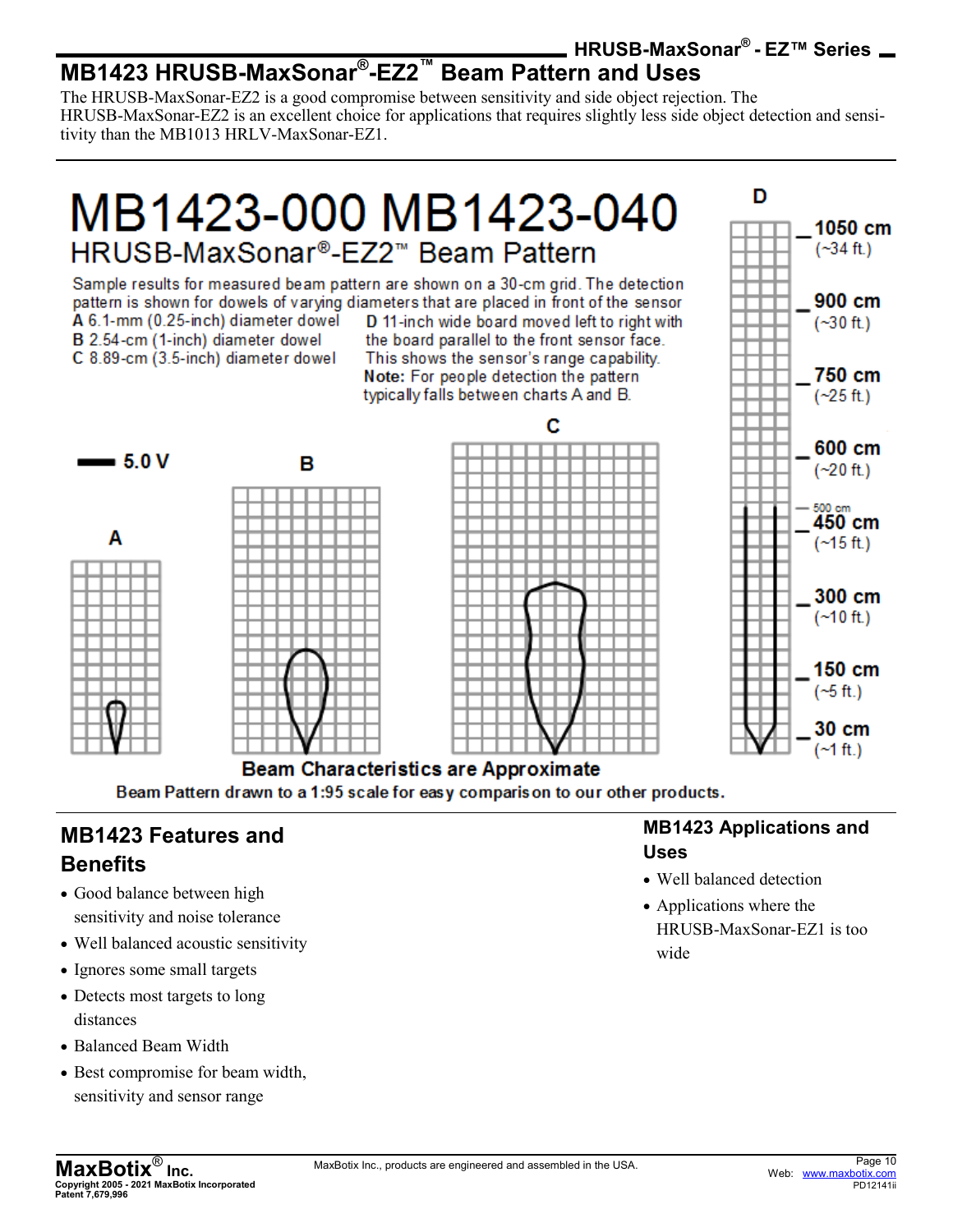#### **HRUSB-MaxSonar® - EZ™ Series MB1433 HRUSB-MaxSonar® -EZ3™ Beam Pattern and Uses**

The HRUSB-MaxSonar-EZ3 is a narrow beam sensor with good side object rejection. The HRUSB-MaxSonar-EZ3 has slightly wider beam width than the MB1443 HRUSB-MaxSonar-EZ4 which makes it a good choice for when the HRUSB-MaxSonar-EZ4 does not have enough sensitivity for the application.

# MB1433-000 MB1433-040 HRUSB-MaxSonar®-EZ3™ Beam Pattern

Sample results for measured beam pattern are shown on a 30-cm grid. The detection pattern is shown for dowels of varying diameters that are placed in front of the sensor A 6.1-mm (0.25-inch) diameter dowel D 11-inch wide board moved left to right with B 2.54-cm (1-inch) diameter dowel the board parallel to the front sensor face.

C 8.89-cm (3.5-inch) diameter dowel

This shows the sensor's range capability. Note: For people detection the pattern typically falls between charts A and B.



**Beam Characteristics are Approximate** Beam Pattern drawn to a 1:95 scale for easy comparison to our other products.

## **MB1433 Features and Benefits**

- More sensitive then the HRUSB-MaxSonar-EZ4
- More noise tolerant acoustic sensitivity
- Ignores some small targets and medium targets
- Detects most targets to long distances
- Narrow beam width

#### **MB1433 Applications and Uses**

D

1050 cm

 $(-34 ft.)$ 

900 cm

 $(-30 ft.)$ 

750 cm

- Large target detection
- Short range medium target detection
- Applications requiring high noise tolerance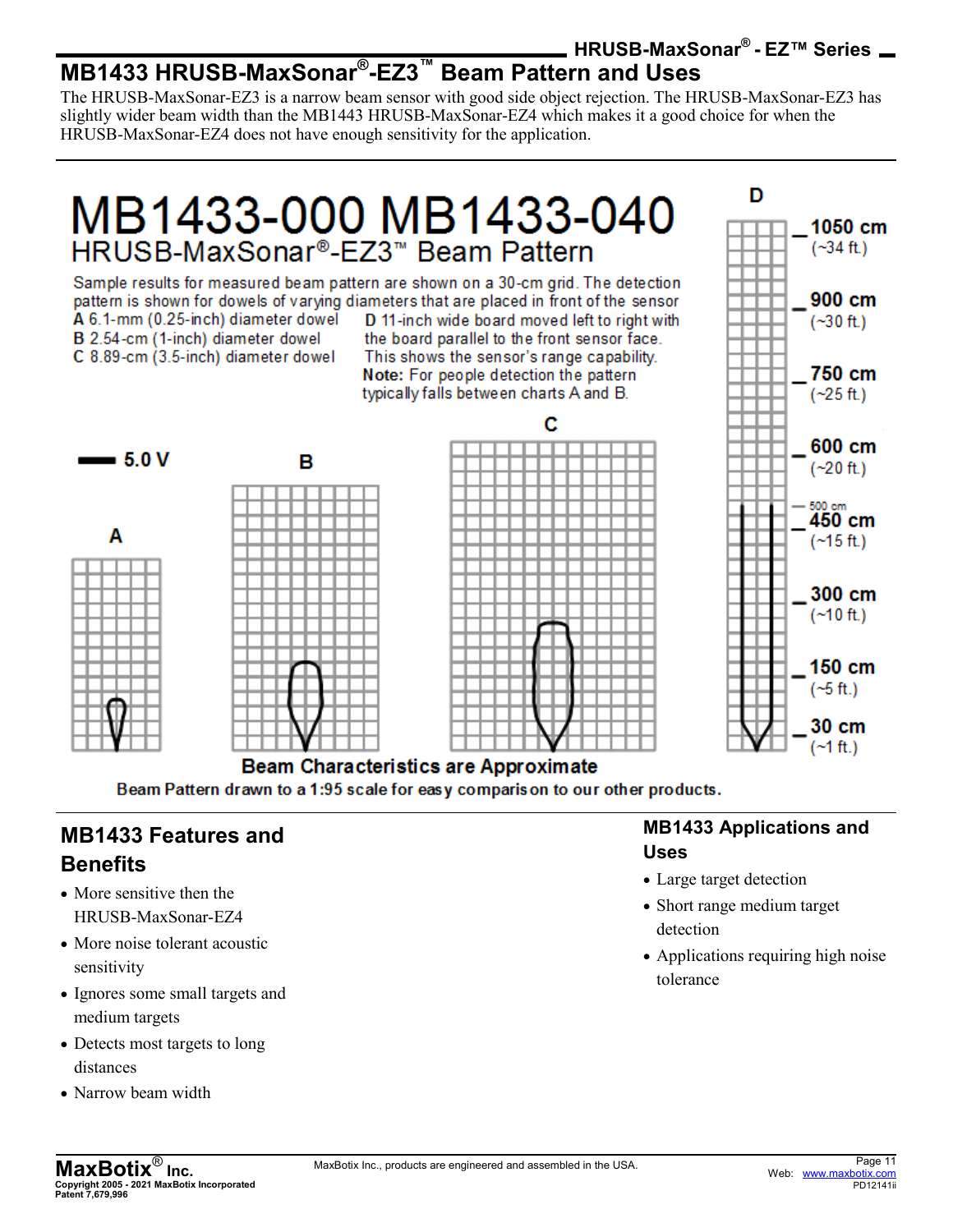#### **HRUSB-MaxSonar® - EZ™ Series MB1443 HRUSB-MaxSonar® -EZ4™ Beam Pattern and Uses**

The HRUSB-MaxSonar-EZ4 is the narrowest beam width sensor which is also the least sensitive to side objects offered in the HRUSB-MaxSonar-EZ sensor line. The HRUSB-MaxSonar-EZ4 is an excellent choice when only larger objects need to be detected.

# MB1443-000 MB1443-040 HRUSB-MaxSonar®-EZ4™ Beam Pattern

Sample results for measured beam pattern are shown on a 30-cm grid. The detection pattern is shown for dowels of varying diameters that are placed in front of the sensor A 6.1-mm (0.25-inch) diameter dowel D 11-inch wide board moved left to right with

B 2.54-cm (1-inch) diameter dowel C 8.89-cm (3.5-inch) diameter dowel

the board parallel to the front sensor face. This shows the sensor's range capability. Note: For people detection the pattern typically falls between charts A and B.



#### **Beam Characteristics are Approximate** Beam Pattern drawn to a 1:95 scale for easy comparison to our other products.

### **MB1443 Features and Benefits**

- Best noise tolerance of the HRUSB-MaxSonar-EZ sensors
- Most noise tolerant acoustic sensitivity
- Ignores some small targets and medium targets
- Detects most large targets to long distances
- Narrow beam width

#### **MB1443 Applications and Uses**

D

1050 cm

 $(-34 ft.)$ 

900 cm

 $(-30 ft.)$ 

750 cm

 $(-25 ft.)$ 

- Large target detection
- Applications requiring high noise tolerance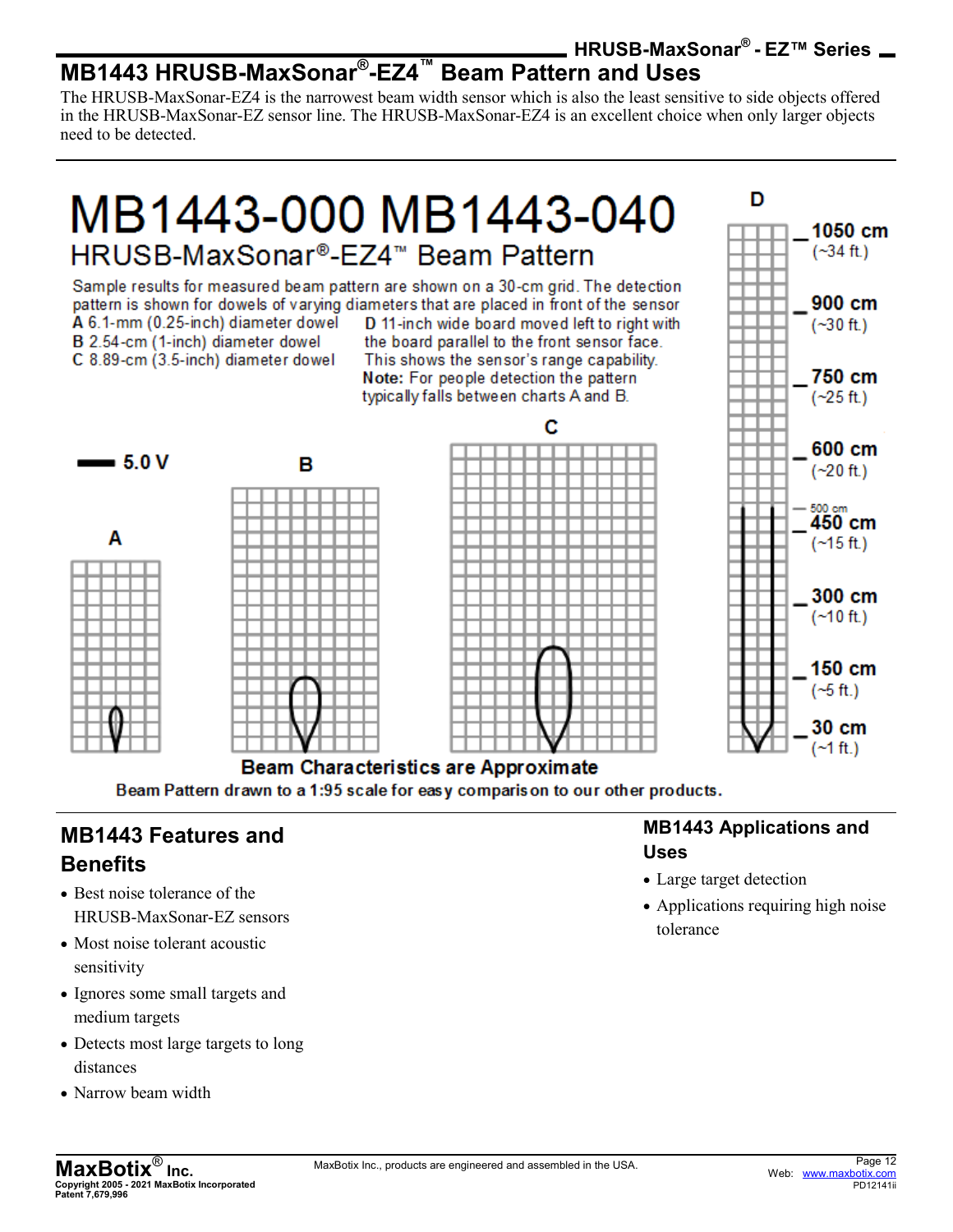#### **Part Numbers**

All part numbers are a combination of a six-character base followed by a dash and a three-digit product code. Please review the following table for more information on the three-digit product code.



The following table displays all of the active and valid part numbers for this product.

| <b>Active Part Numbers for</b>            |            |            |            |            |  |  |  |  |  |
|-------------------------------------------|------------|------------|------------|------------|--|--|--|--|--|
| MB1403, MB1413, MB1423, MB1433 and MB1443 |            |            |            |            |  |  |  |  |  |
| MB1403-000                                | MB1413-000 | MB1423-000 | MB1433-000 | MB1443-000 |  |  |  |  |  |
| MB1403-040                                | MB1413-040 | MB1423-040 | MB1433-040 | MB1443-040 |  |  |  |  |  |